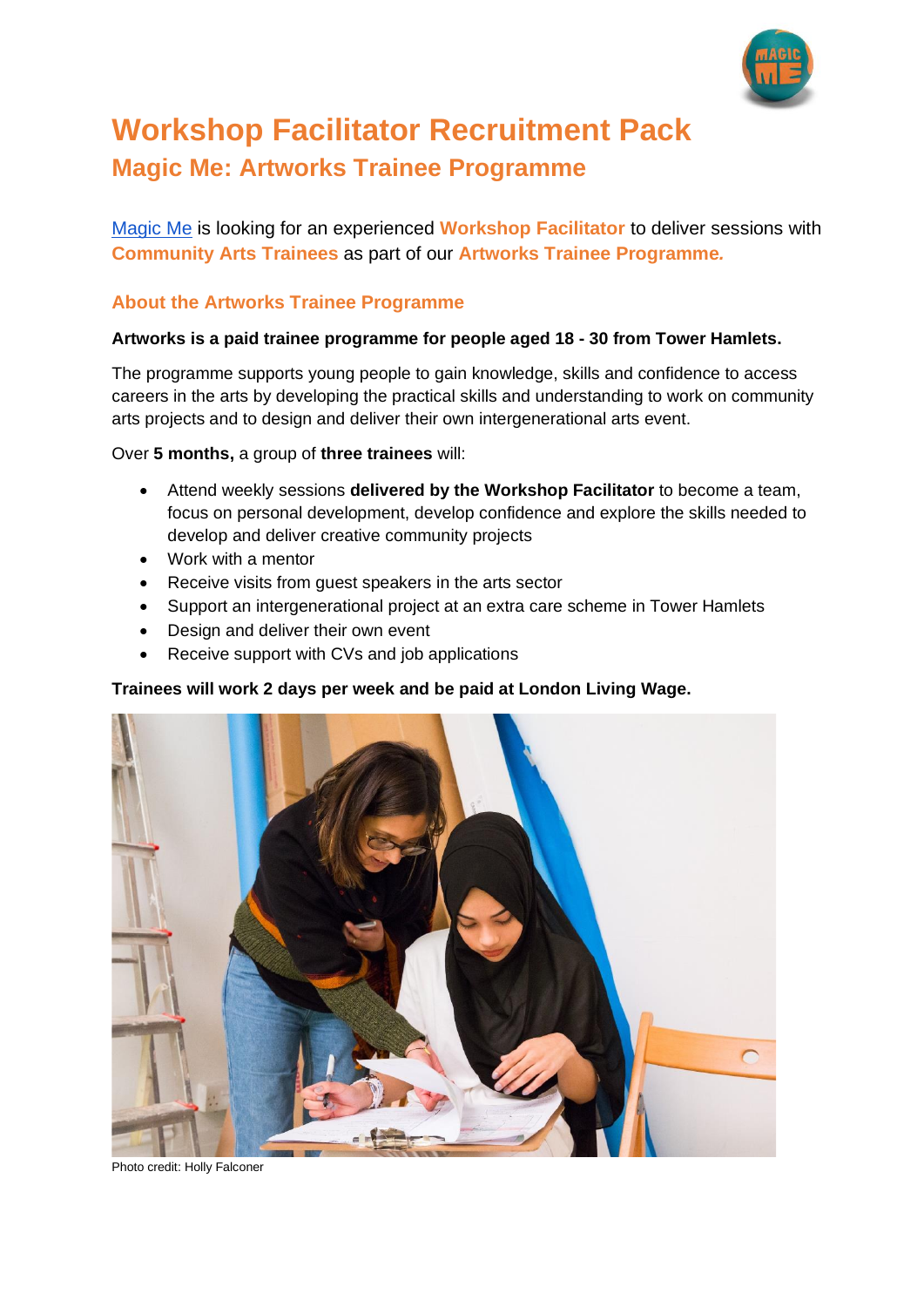

## **Why is it needed**

**Artworks** addresses the need for young people in Tower Hamlets – particularly from Black, Asian, other minority ethnic and working class backgrounds – to have access to paid work in the arts sector.

The programme will ensure Magic Me invests in our local borough, embedding skills, nurturing talent and contributing to local creative infrastructure by enabling young people from Tower Hamlets to take ownership of these skills and bring their ideas to life.

### **The role**

#### **We are looking for an experienced Workshop Facilitator with a background in community arts and supporting young people, or people early in their career, to deliver weekly workshops with the trainee group.**

Working closely with the Senior Project Manager, you will design workshops which support group learning, in which trainees develop confidence and skills.

The Workshop Facilitator will lead weekly sessions, supported by the Senior Project Manager.

#### **You will:**

- Confidently hold the workshop space, facilitate discussion and explore themes with the group
- Create an open and supportive space for peer learning, building a positive group dynamic and establishing an environment of trust
- Nurture individuals, drawing out their insights and supporting them to recognise their own skills and experience
- Incorporate creative activities which build confidence, connections and a sense of belonging
- Bring your own professional insights and experience to contribute towards trainees' learning
- Undertake a pastoral role in workshops, following up from week to week and communicating regularly with the Senior Project Manager to ensure the wellbeing of trainees
- Incorporate Magic Me's core principles in session design, outlined below

#### **Sessions will support trainees to:**

- Come together as a team
- Develop positive relationships with each other and with participants, partner staff and the Magic Me team
- Identify realistic goals and reflect on development
- Identify their strengths and interests and recognise different roles within a project team
- Develop practical skills and understanding in working on creative community projects
- Design and develop an idea for a creative intergenerational event
- Explore examples from a range of creative community projects and consider approaches to working with different artforms
- Reflect on the process and draw out learning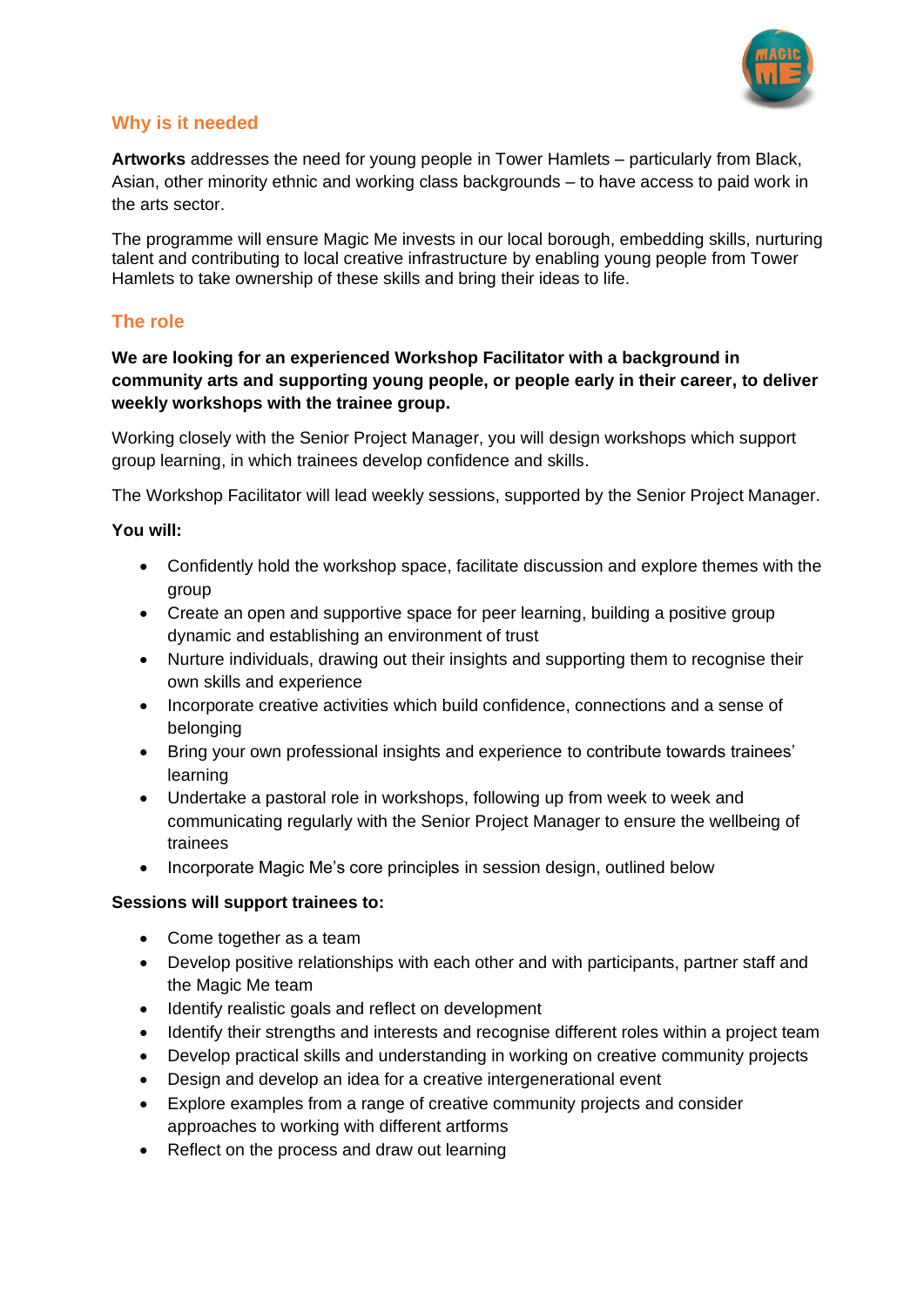

# **Who we are looking for:**

#### **Essential**

- Experience facilitating workshops focusing on personal or professional development
- Experience supporting or coaching young people, or people early in their career
- Experience working with a wide range of people of different backgrounds
- Confidence in leading and motivating groups
- Ability to nurture a positive group dynamic
- Excellent communication skills, including an ability to explore creative ideas and themes with people with a range of knowledge, skills and experience in the arts
- Experience designing activities which support participants with a wide range of access needs
- Knowledge of creative community projects
- A dynamic and engaging presence
- A flexible and responsive approach

### **Desirable**

- Experience managing or producing community arts projects
- Experience working with Magic Me's target groups of older (55+) or younger people (under 18); in particular older people living in care or extra care settings
- Tower Hamlets based
- Experience working across different artforms



Photo credit: Samia Meah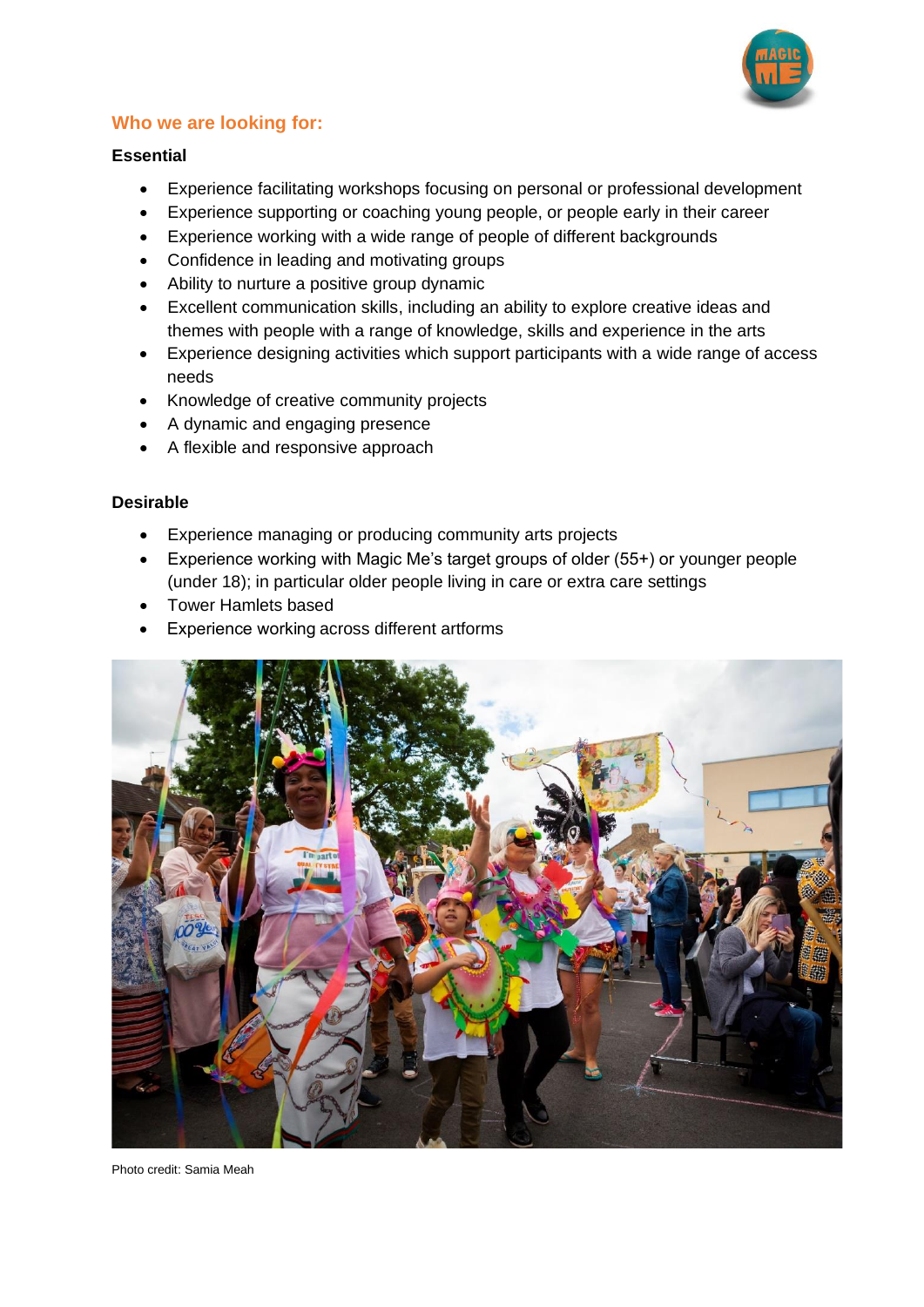

## **Fee**

The facilitator will be paid at Magic Me's daily rate of **£252** per day. This is a total inclusive fee of **£2520.**

## **Commitment**

This role is for **10 days** from **May – October 2022**. This time includes planning, 12 x half day sessions and 1 x full day event.

| 2022             | <b>Anticipated commitment</b>            |
|------------------|------------------------------------------|
| <b>April</b>     | Meetings and planning with Magic Me team |
| May              | 2 x half day sessions                    |
| June             | 4 x half day sessions                    |
| July             | 4 x half day sessions                    |
| <b>August</b>    | 1 x event day                            |
| <b>September</b> | 1 x half day session                     |
| October          | 1 x half day session                     |

**Sessions will take place in person**, however it may be possible to deliver on zoom occasionally if needed.

This role is subject to an Enhanced DBS check and the post holder is expected to be aware of, and work within, Magic Me's policies for Safeguarding Children and Young People and Safeguarding Vulnerable Adults.

# **Application**

Please send **a brief summary** (no more than 1 side A4) outlining your experience and suitability. If you prefer, you can also submit a **5 minute video**. Please include the following:

- Why you are interested in this opportunity
- Experience facilitating workshops, particularly with young people, or young adults
- Experience in supporting individuals and groups with their personal or professional development
- Experience building a group and developing a positive dynamic
- Background in, or knowledge of, community arts projects
- Evidence of your ability to communicate with people across a wide range of ages and backgrounds

## **We welcome and encourage applications from candidates from Asian, Black and other minoritised ethnic communities and from Deaf and disabled candidates.**

*Our board and staff are actively working on a new anti-racism strategy. We believe by improving the diversity and Deaf and disabled people's inclusion within our organisation and our leadership, we will improve the quality of our work. We recognise that our current staff team does not reflect the culturally diverse communities we serve and are actively seeking to improve this.*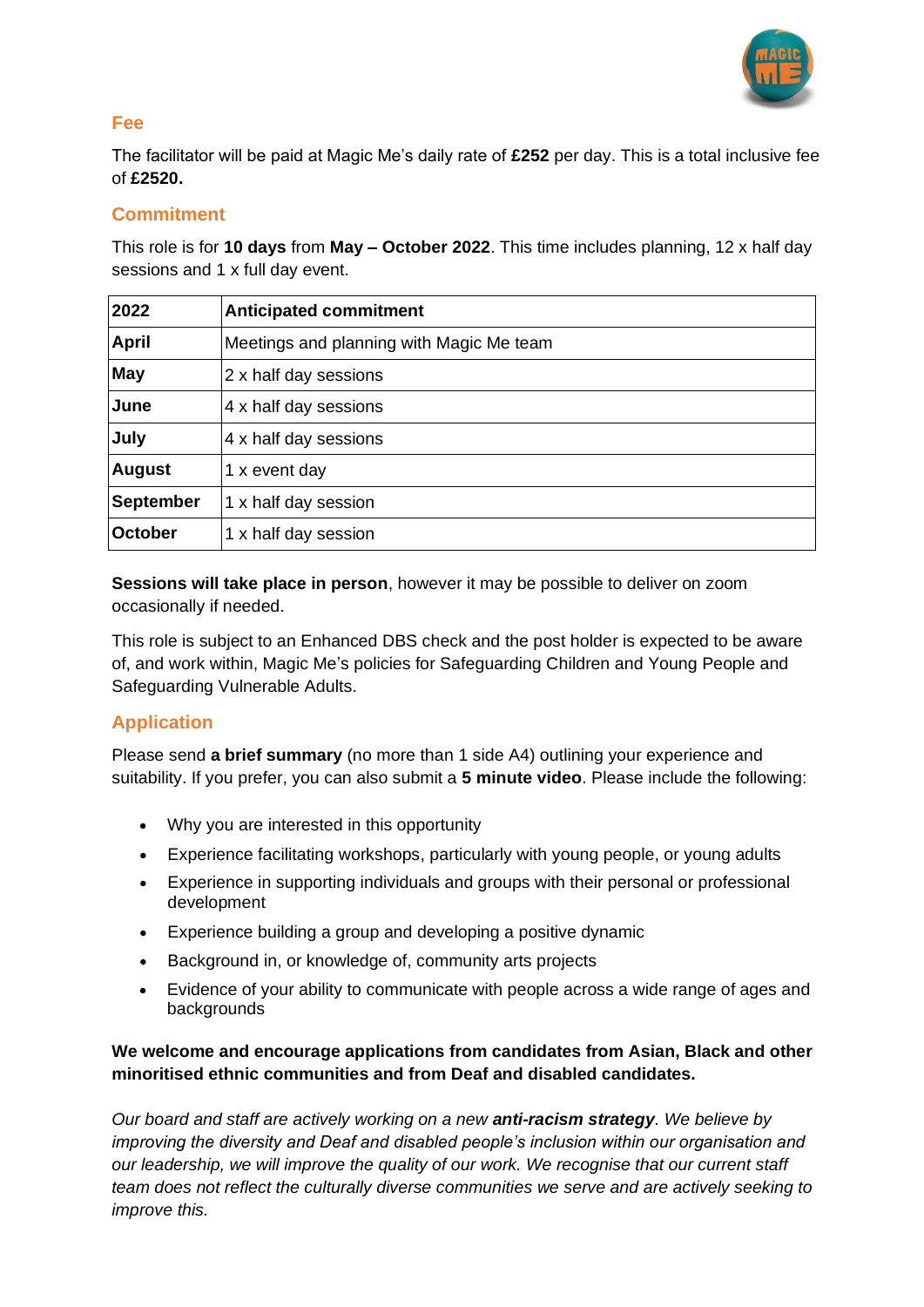

## **Deadline**

Please send your application to Senior Project Manager, Catherine Connell, at **[catherineconnell@magicme.co.uk](mailto:catherineconnell@magicme.co.uk) by Thursday 14 April at 9am.**

Interviews will take place on **20 and 21 April.** These will take place in person at Magic Me's office in Bethnal Green.

**This is a new role and we welcome questions or conversations before application.** *Please contact Catherine if you would like an informal chat about the role or have any questions.*

We encourage Deaf or disabled candidates to tell us about their access needs. This could be at any stage during the application process, or at any point once in post. This is so we can do our best to be inclusive of you and make any adjustments needed.

If you'd like to get in touch please contact:

#### **Catherine Connell, Senior Project Manager**

**catherineconnell@magicme.co.uk 07517 890 506**

#### **About Magic Me**

Since 1989 [Magic Me](https://magicme.co.uk/) has delivered pioneering intergenerational arts projects. Based in Tower Hamlets, we bring younger and older people together for mutual benefit, learning and enjoyment through high-quality arts projects where people of different generations learn together and from one another. Young people aged 8+ and adults aged 60+ team up through shared, creative activity to create artworks and performances which challenge perceptions.

\_\_\_\_\_\_\_\_\_\_\_\_\_\_\_\_\_\_\_\_\_\_\_\_\_\_\_\_\_\_\_\_\_\_\_\_\_\_\_\_\_\_\_\_\_\_\_\_\_\_\_\_\_\_\_\_\_\_\_\_\_\_\_\_\_\_\_\_\_\_\_\_\_